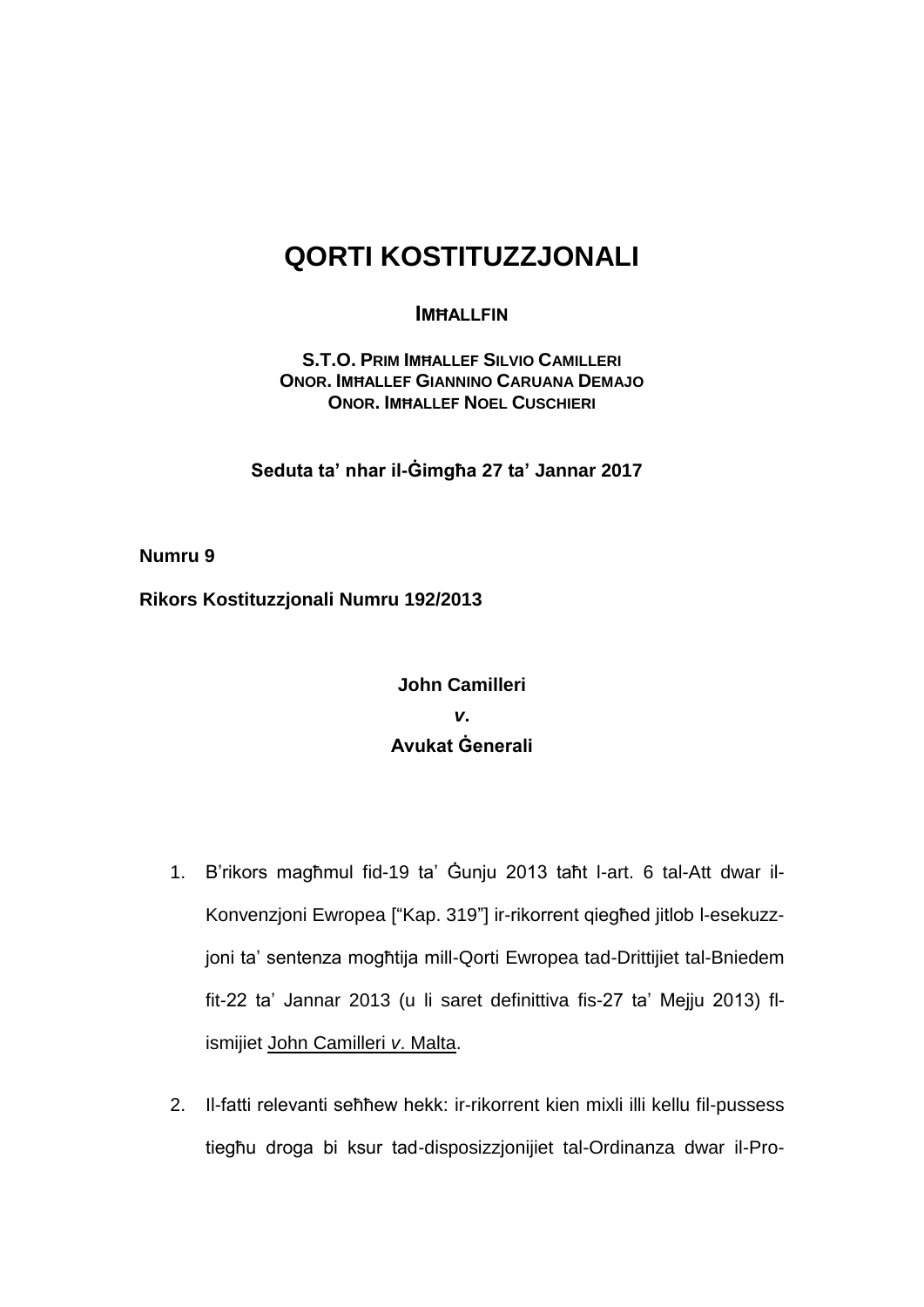fessjoni Medika u l-Professjonijiet li għandhom x'jaqsmu magħha ["Kap. 31"], u f'ċirkostanzi li juru li dak il-pussess ma kienx għall-użu esklussiv tiegħu.

- 3. Kif kienet tippermetti l-liġi dak iż-żmien, l-Avukat Ġenerali għażel li lproċess kontra r-rikorrent isir quddiem il-Qorti Kriminali. B'sentenza tas-16 ta' Novembru 2005 il-qorti, wara li rat il-verdett tal-ġurati li bi tmien voti kontra wieħed sabu lir-rikorrent ħati, ikkundannatu għal piena ta' ħmistax-il sena priġunerija, multa ta' ħmistax il elf lira ta' Malta [Lm15,000,00] konvertibbli fi tnax-il xahar priģunerija, il-konfiska favur il-Gvern ta' Malta tal-oġġetti kollha li dwarhom sar ir-reat, u ta' kull flejjes u proprjetà oħra mobbli jew immobbli tal-ħati, kif ukoll il-ħlas tal-ispejjeż tal-perizji li saru matul il-process.
- 4. B'sentenza tal-24 ta' April 2008, il-Qorti tal-Appell Kriminali ċaħdet lappell tar-rikorrent u ikkonfermat is-sentenza tal-Qorti Kriminali.
- 5. Ir-rikorrent sussegwentement fetaħ proċeduri quddiem il-Prim'Awla tal-Qorti Ċivili (Sede Kostituzzjonali) fejn talab rimedju għax deherlu illi seħħ ksur, *inter alia*, tad-dritt tiegħu taħt l-art. 6 tal-Konvenzjoni Ewropea għall-Protezzjoni tad-Drittijiet tal-Bniedem u tal-Libertajiet Fundamentali [""il-Konvenzjoni Ewropea"] bl-għażla li l-liġi dak iżżmien kienet tagħti lill-Avukat Ġenerali li seta' jibgħat lir-rikorrenti jew quddiem il-Qorti tal-Maġistrati jew quddiem il-Qorti Kriminali fuq listess fatti fejn però l-piena minima kif ukoll dik massima li setgħet timponi fuq ir-rikorrent il-Qorti Kriminali kienet ferm ogħla minn dik li

**2**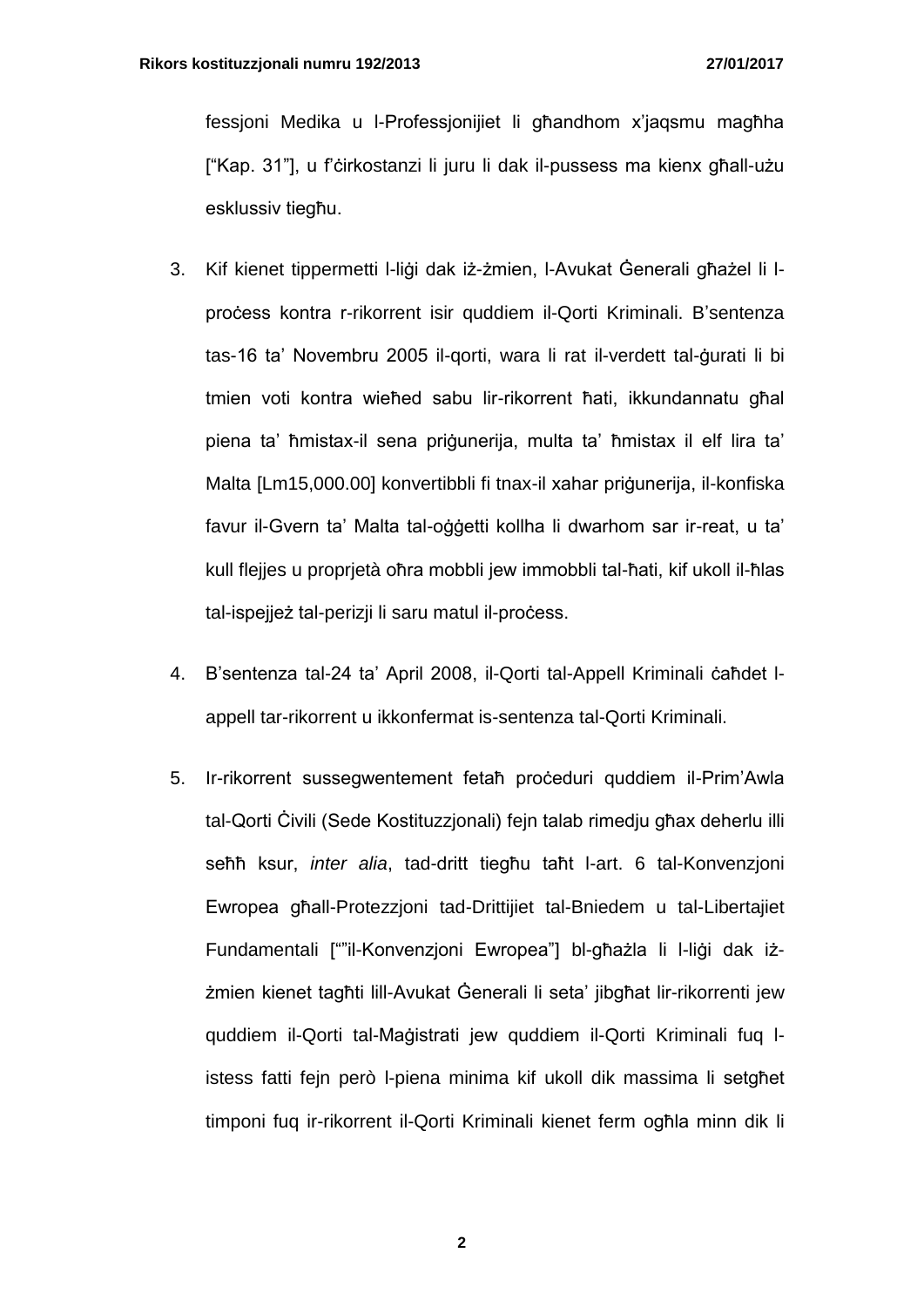setgħet timponi l-Qorti tal-Maġistrati (Malta) bħala Qorti ta' Ġudikatura Kriminali.

- 6. Bis-sentenza tagħha tal-14 ta' Lulju 2009, il-Prim'Awla tal-Qorti Ċivili (Sede Kostituzzjonali) ċaħdet it-talbiet tar-rikorrent, bl-ispejjeż. Irrikorrent ressaq appell minn din is-sentenza iżda dan l-appell ġie miċħud, ukoll bl-ispejjeż, minn din il-qorti b'sentenza tat-12 ta' Frar 2010.
- 7. Ir-rikorrent ressaq l-ilment tiegħu quddiem il-Qorti Ewropeja tad-Drittijiet tal-Bniedem u din, bis-sentenza tagħha tat-22 ta' Jannar 2013 (li saret definittiva fis-27 ta' Mejju 2013), li tagħha r-rikorrent qiegħed issa jitlob l-esekuzzjoni, ikkunsidrat illi:

»39. The issue before the Court is whether the principle that only the law can define a crime and prescribe a penalty was observed. The Court must, in particular, ascertain whether in the present case the text of the law was sufficiently clear and satisfied the requirements of accessibility and foreseeability at the material time.

»40. The Court finds that the provision in question does not give rise to any ambiguity or lack of clarity as to its content in respect of what actions were criminal and constituted the relevant offence. The Court further notes that there is no doubt that section 120A(2) of the Medical and Kindred Professions Ordinance provided for the punishment applicable in respect of the offence with which the applicant was charged. In fact, it provided for two different possible punishments, namely a punishment of four years to life imprisonment in the event that the applicant was tried before the Criminal Court, or six months to ten years if he was tried before the Court of Magistrates. While it is clear that the punishment imposed was established by law and did not exceed the limits fixed by section 120A(2) of the above-mentioned Ordinance, it remains to be determined whether the Ordinance's qualitative requirements, particularly that of foreseeability, were satisfied, regard being had to the manner of choice of jurisdiction, as this reflected on the penalty that the offence in question carried.

»41. The Court observes that the law did not make it possible for the applicant to know which of the two punishment brackets would apply to him. As acknowledged by the Government, the applicant became aware of the punishment bracket applied to him only when he was charged, namely after the decision of the Attorney General determining the court where he was to be tried.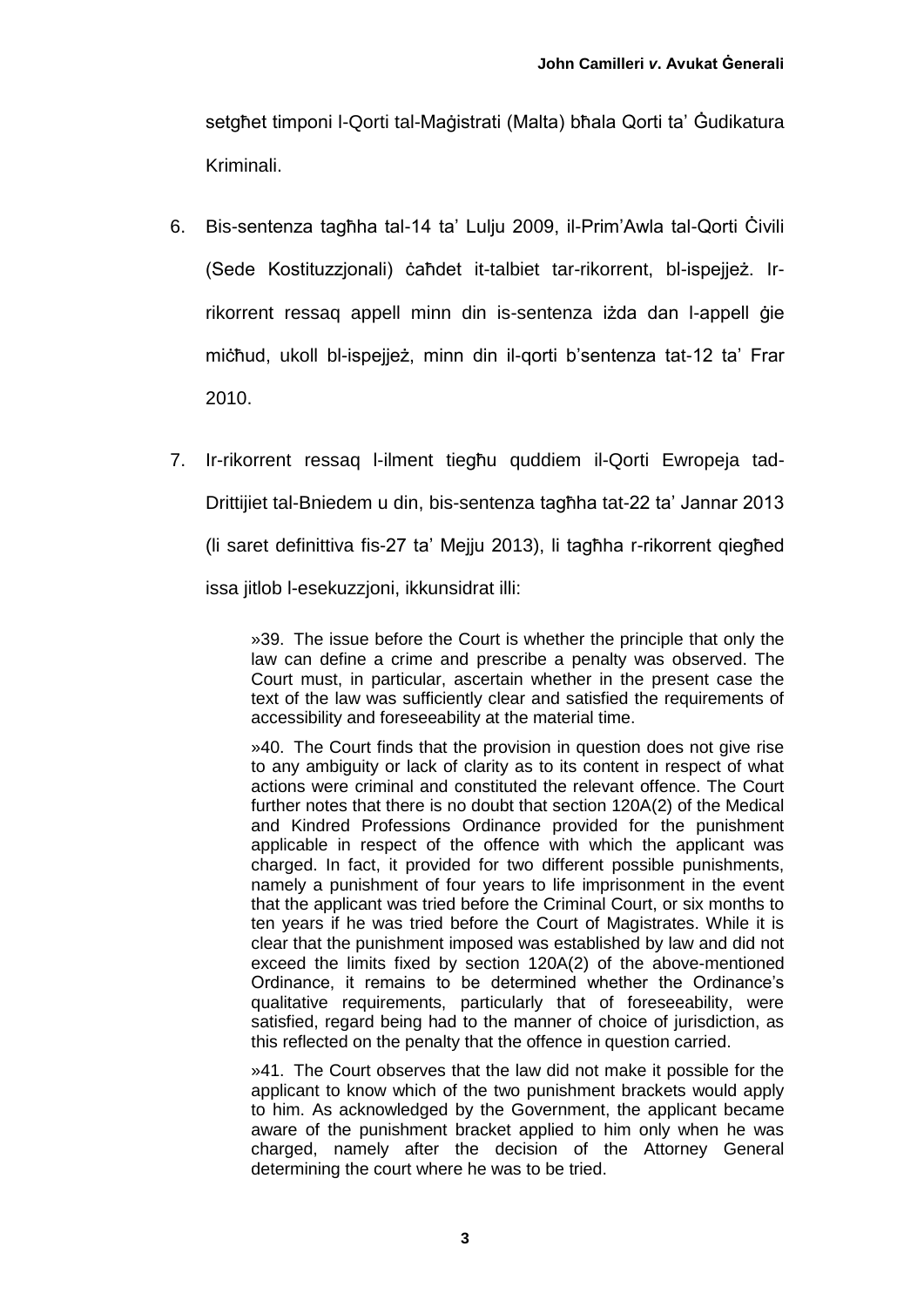»42. The Court considers relevant the cases of G. and M. mentioned by the applicant. It observes that although these cases were not totally analogous (in that G., unlike M., was a recidivist), they were based on the same facts, offences in relation to which guilt was found, and a similar quantity of drugs. However, G. was tried before the Criminal Court and eventually sentenced to nine years' imprisonment whereas M. was tried before the Court of Magistrates and sentenced to fifteen months' imprisonment. More generally, the domestic case-law presented to this Court seems to indicate that such decisions were at times unpredictable. It would therefore appear that the applicant would not have been able to know the punishment applicable to him even if he had obtained legal advice on the matter, as the decision was solely dependent on the prosecutor's discretion to determine the trial court.

»43. While it may well be true that the Attorney General gave weight to a number of criteria before taking his decision, it is also true that any such criteria were not specified in any legislative text or made the subject of judicial clarification over the years. The law did not provide for any guidance on what would amount to a more serious offence or a less serious one (based on enumerated factors and criteria). The Constitutional Court noted that there existed no guidelines which would aid the Attorney General in taking such a decision. Thus, the law did not determine with any degree of precision the circumstances in which a particular punishment bracket applied. An insoluble problem was posed by fixing different minimum penalties. The Attorney General had in effect an unfettered discretion to decide which minimum penalty would be applicable with respect to the same offence. The decision was inevitably subjective and left room for arbitrariness, particularly given the lack of procedural safeguards. Neither could such a decision be seen only or mainly in terms of abuse of power, even if, as the Government suggested without however substantiating their view, this might be subject to constitutional control. The Court is not persuaded by the Government's argument to the effect that it was possible that the minimum punishment before the Criminal Court would not be handed down. The Court considers that the domestic courts were bound by the Attorney General's decision as to which court would have been competent to try the accused. The Court observes that article 21 of the Criminal Code provides for the passing of sentences below the prescribed minimum on the basis of special and exceptional reasons. However, section 120A of the Medical and Kindred Professions Ordinance, which provides for the offence with which the applicant was charged, specifically states in its subsection (7) that article 21 of the Criminal Code shall not be applicable in respect of any person convicted of the offence at issue. On an examination of the provision, the Court finds that it would not be possible to interpret the wording of that provision otherwise. Moreover, this interpretation has been confirmed by the domestic courts, the most recent decision being that of 2008 in the above-mentioned case of The Republic of Malta v. Stanley Chircop, in which the Criminal Court considered that the application of article 21 to the relevant offences was excluded and therefore the court could not impose a sentence below the minimum established by law. Furthermore, the Government have not provided any examples of decisions showing that a domestic court had actually done so. Thus, a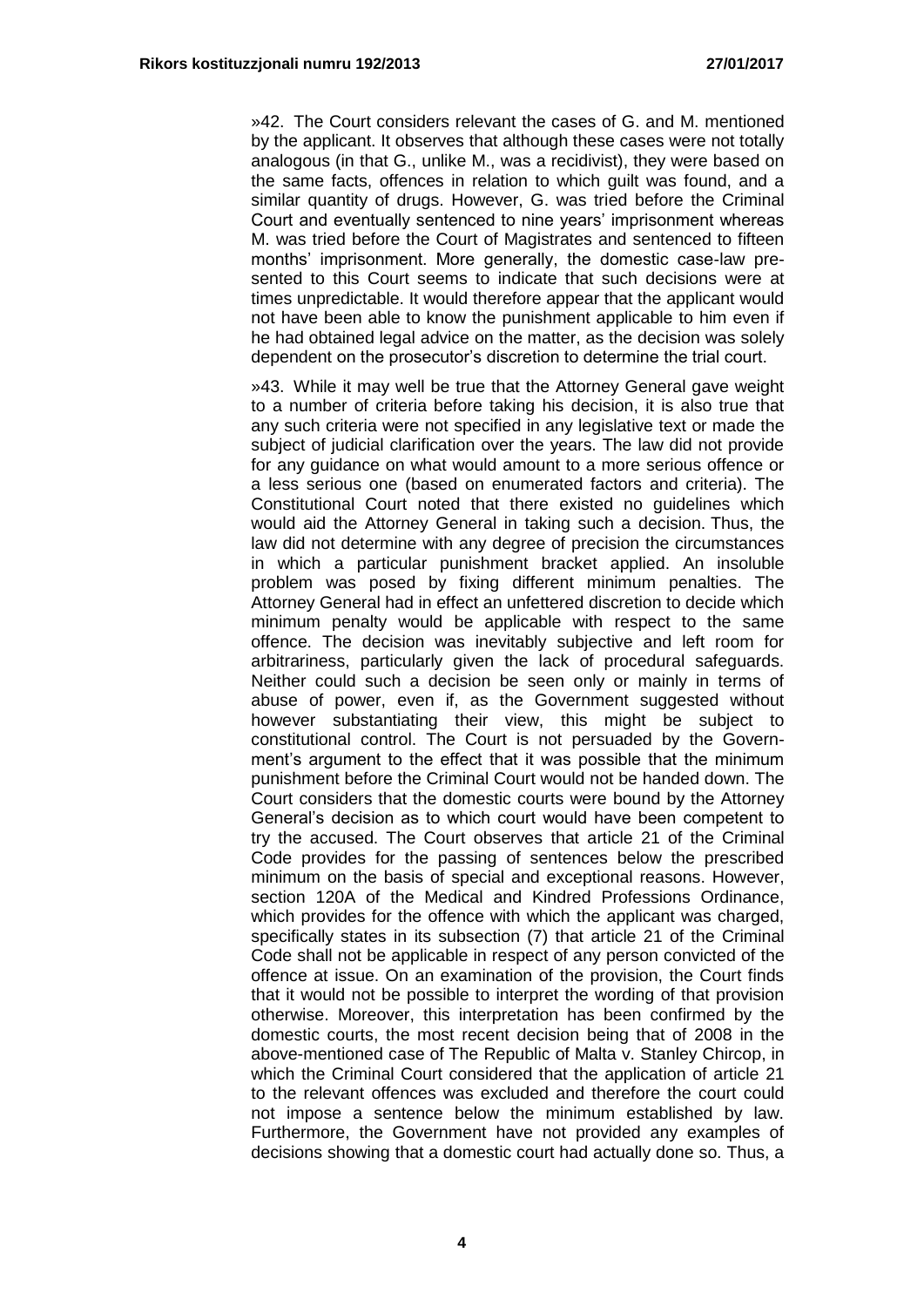lesser sentence could not be imposed despite any concerns the judge might have had as to the use of the prosecutor's discretion.

»44. In the light of the above considerations, the Court concludes that the relevant legal provision failed to satisfy the foreseeability requirement and provide effective safeguards against arbitrary punishment as provided in Article 7.

»45. It follows that there has been a violation of Article 7 of the Convention.«

8. Dwar ir-rimedju, il-Qorti Ewropeja qalet hekk:

»50. As to the applicant's request for his sentence to be reduced, the Court reiterates that it has no jurisdiction to alter sentences handed down by the domestic courts (see, *mutatis mutandis*, Findlay v. the United Kingdom, 25 February 1997, § 88, Reports 1997-I, and Sannino v. Italy, no. 30961/03, § 65, ECHR 2006-VI). Further, the Court cannot speculate as to the tribunal to which the applicant would have been committed for trial had the law satisfied the requirement of foreseeability. Indeed, the present case does not concern the imposition of a heavier sentence than that which was applicable at the time of the commission of the criminal offence or the denial of the benefit of a provision prescribing a more lenient penalty which came into force after the commission of ce (see, inter alia, Alimuçaj v. Albania, no. 20134/05, 7 February 2012; Scoppola (no. 2), cited above, and K v. Germany, no. 61827/09, 7 June 2012) and therefore the Court does not consider it necessary to indicate any specific measure.

»51. However, the Court awards the applicant EUR 1,000 in respect of non-pecuniary damage.«

9. Il-gorti għalhekk ordnat lill-Gvern ta' Malta iħallas elf euro (€1,000) lirrikorrent bħala danni non-pekunjarji. Madankollu, f'għajnejn ir-rikorrent dan il-kumpens ma huwiex rimedju effettiv. Għaldaqstant, qiegħed jitlob lil din il-qorti tordna l-esekuzzjoni tas-sentenza tal-Qorti Ewropeja billi "tagħti rimedju effettitv u mhux sempliċement dikjatorju". Igħid illi rimedju li jkun xieraq fiċ-ċirkostanzi tal-każ tallum "huwa dak tarriduzzjoni tal-piena saħansitra għall-massimu ta' dak li kien ikun passibbli għalih quddiem il-Qorti tal-Maġistrati (Malta) bħala Qorti ta' Ġudikatura Kriminali".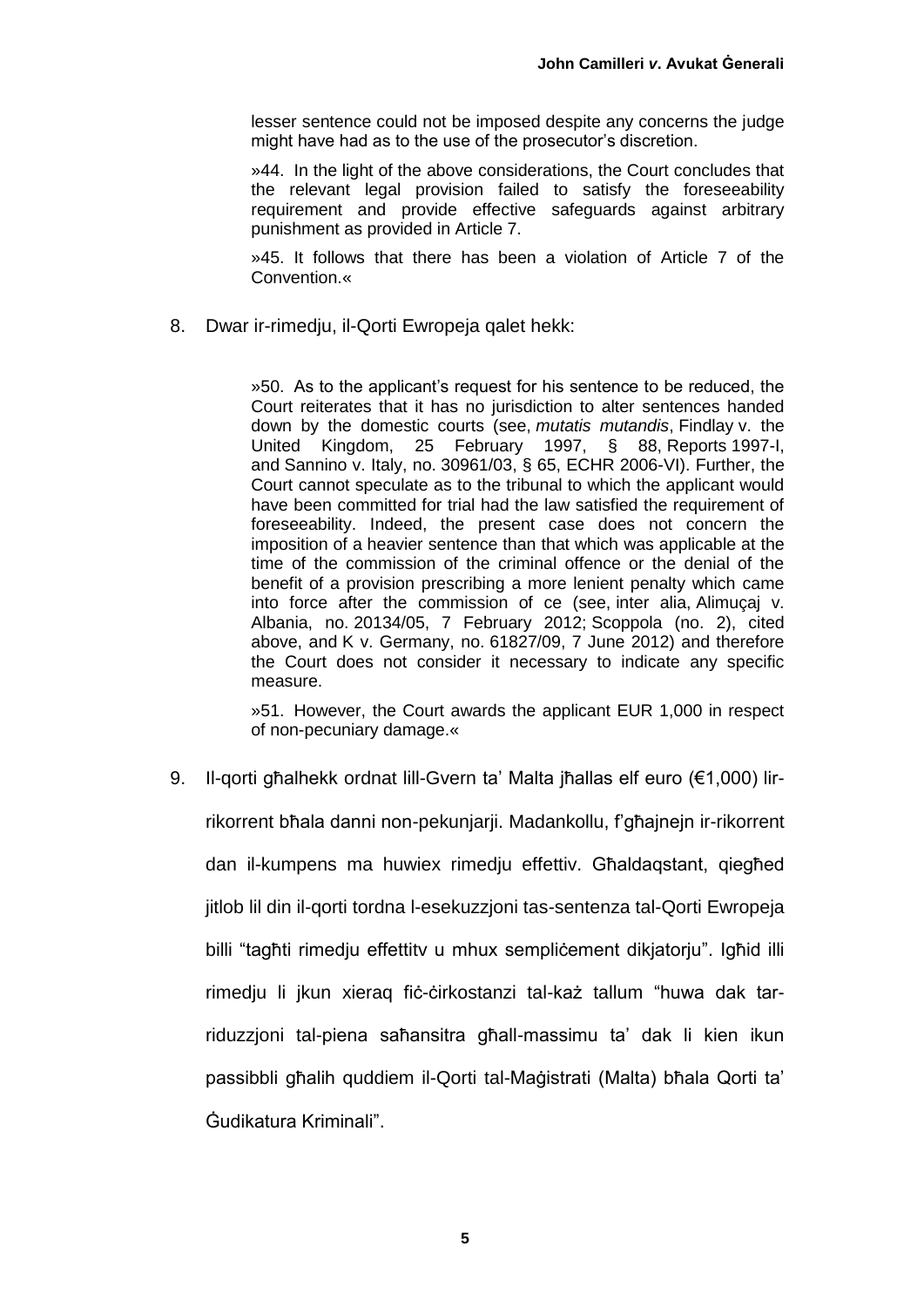- 10. L-Avukat Ġenerali wieġeb għar-rikors tar-rikorrent fit-22 ta' Lulju 2013 u osserva illi "l-Qorti Ewropea ma tatx rimedju speċifiku *oltre* dak monetarju" u illi "fil-paragrafu 50 tad-deċiżjoni nsibu li l-istess rikorrenti kien diġà talab lill-Qorti Ewropea sabiex titnaqqas il-piena inflitta fuqu mill-qrati kriminali, liema talba ma ntlaqgħetx mill-Qorti Ewropea".
- 11. L-art. 6(1) tal-Kap 319, li taħtu qiegħda tintalab l-esekuzzjoni tassentenza tal-Qortu Ewropea, ighid hekk:

»**6.** (1) Kull deċiżjoni tal-Qorti Ewropea tad-Drittijiet tal-Bniedem li għaliha tkun tapplika dikjarazzjoni magħmula mill-Gvern ta' Malta skont l-Artikolu 46 tal-Konvenzjoni, tista' tiġi esegwita mill-Qorti Kostituzzjonali f'Malta, bl-istess mod bħal deċiżjonijiet mogħtija minn dik il-qorti u jiġu esegwiti minnha, b'rikors li jsir fil-Qorti Kostituzzjonali u notifikat lill-Avukat Ġenerali, li jkun fih talba li tiġi ordnata lesegwibbiltà ta' dik iddeċiżjoni.«

- 12. L-Avukat Ġenerali ma jikkontestax illi sentenza li tagħha qiegħda tintalab l-esekuzzjoni hija waħda li għaliha tapplika d-dikjarazzjoni magħmua mill-Gvern ta' Malta taħt l-art. 46 tal-Konvenzjoni Ewropea.
- 13. Ir-rimedju li ordnat il-Qorti Ewropea fil-parti dispositiva tas-sentenza

huwa dan:

- » For these reasons, the Ccourt
- »1. Declares unanimously the application admissible;
- »2. Holds by six votes to one that there has been a violation of Article 7 of the Convention;
- »3. Holds by five votes to two that there is no need to examine the complaint under Article 6 of the Convention;
- »4. Holds by six votes to one

»(a) that the respondent State is to pay the applicant, within three months from the date on which the judgment becomes final in accordance with Article 44 § 2 of the Convention, the following amounts:

»(i) EUR 1,000 (one thousand euros), plus any tax that may be chargeable, in respect of non-pecuniary damage;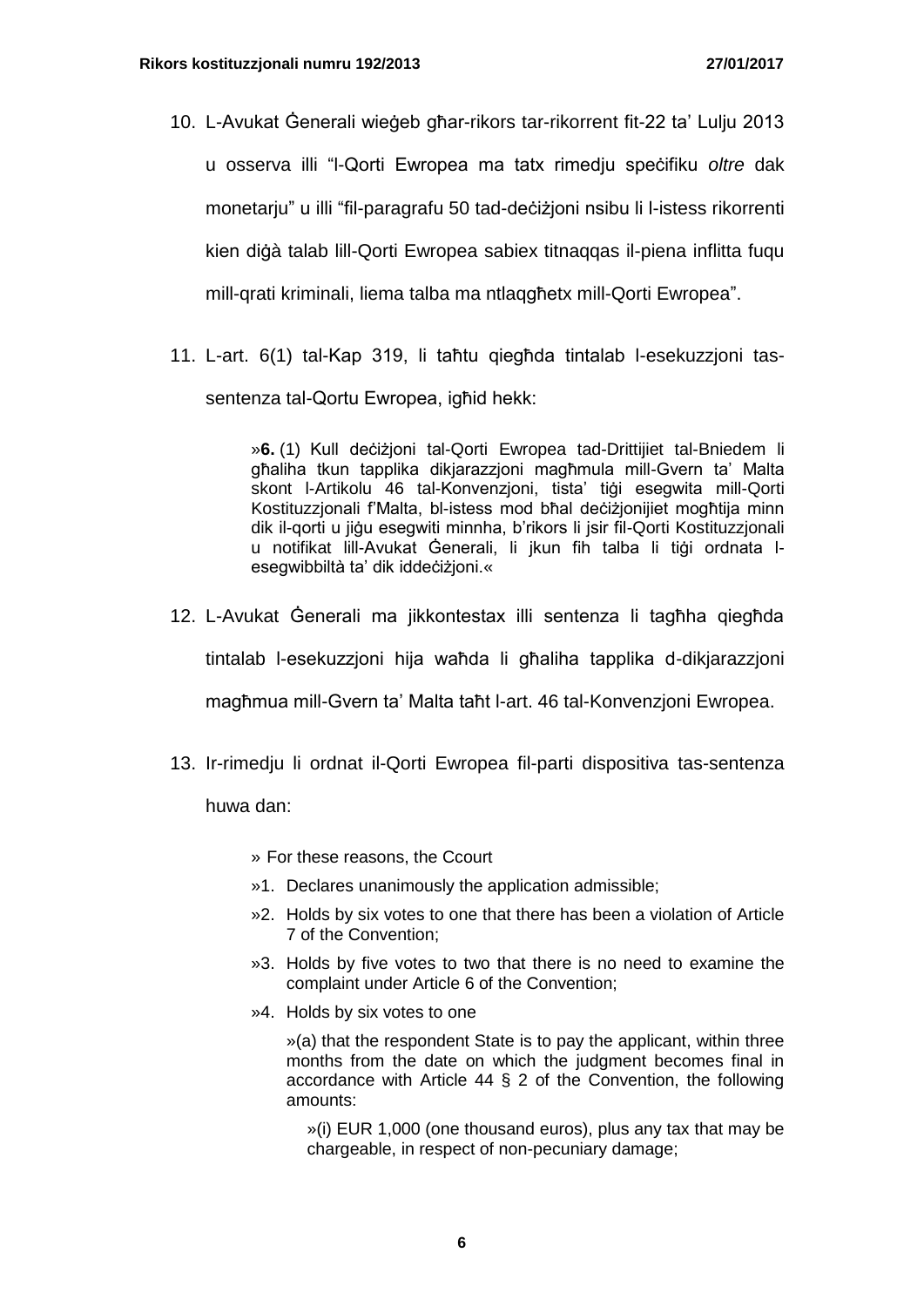»(ii) EUR 5,000 (five thousand euros), plus any tax that may be chargeable to the applicant, in respect of costs and expenses;

»(b) that from the expiry of the above-mentioned three months until settlement simple interest shall be payable on the above amounts at a rate equal to the marginal lending rate of the European Central Bank during the default period plus three percentage points;

- »5. Dismisses unanimously the remainder of the applicant's claim for just satisfaction.«
- 14. Taħt l-art. 6.1 tal-Kap. 319 is-sentenza għandha tiġi esegwita fittermini li fihom ingħatat. Imkien fis-sentenza ma ġie ordnat tnaqqis filkundanna li ngħata r-rikorrent; anzi, kif sewwa osserva l-Avukat Ġenerali, il-qorti fil-para. 50 tas-sentenza speċifikament qalet illi ma hija sejra tordna ebda reviżjoni tas-sentenza mogħtija mill-qrati ta' ġurisdizzjoni kriminali. Din il-qorti ttenni dak li qalet fil-provvediment mogħti fit-28 ta' Settembru 2012 fil-każ ta' Raphael Aloisio *et v.* Avukat Ġenerali (rikors numru 173/2012) illi "Li kieku l-Qorti Ewropeja riedet illi jingħata r-rimedju speċifiku … … …, kienet tgħid hekk espressament. Il-kompitu ta' din il-qorti f'dawn il-proceduri huwa illi tordna l-esekuzzjoni ta' dak li tordna sentenza tal-Qorti Ewropeja u mhux li tara jekk hemmx xi rimedju 'implikat' f'xi parti tas-sentenza li ma hijiex il-parti dispositiva". Il-Qorti Ewropea ma ordnat ebda rimedju fis-sens li ghandha titnaqqas il-piena; anzi espressament cahdet tali rimedju.
- 15. B'riżoluzzjoni tas-17 ta' Settembru 2014 il-Kumitat tal-Ministri tal-Kunsill tal-Ewropa (li hu l-organu responsabbli li jara li jitwettqu ssentenzi tal-Qorti Ewropea), wara li ra li r-rimedju effettivament ordnat mill-qorti ngħata, qies il-każ magħluq.

**7**